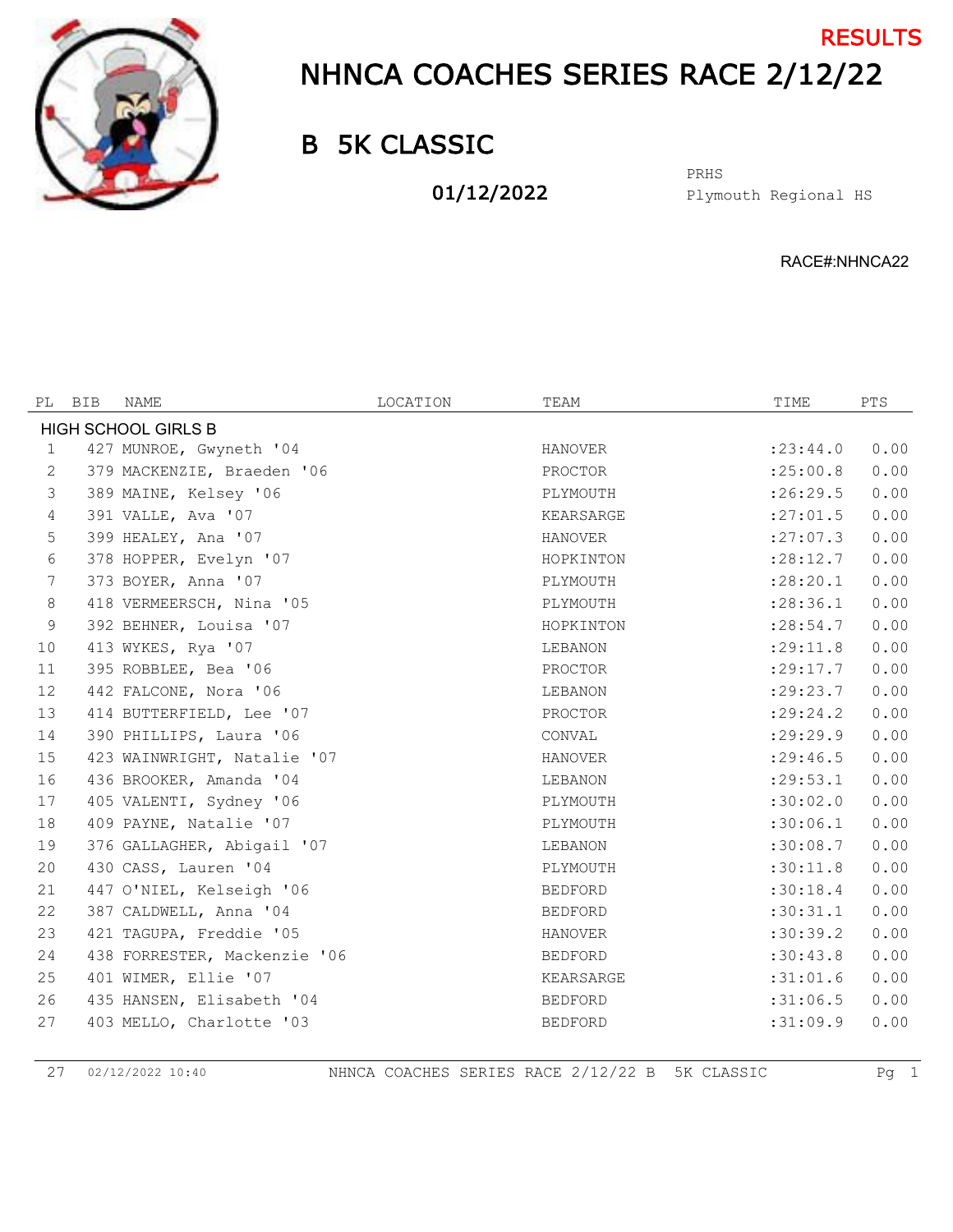| PL BIB                     | NAME                         | LOCATION | TEAM           | TIME       | PTS  |  |  |
|----------------------------|------------------------------|----------|----------------|------------|------|--|--|
| <b>HIGH SCHOOL GIRLS B</b> |                              |          |                |            |      |  |  |
| 28                         | 417 FELCH, Kaylee '06        |          | LEBANON        | :31:16.8   | 0.00 |  |  |
| 29                         | 371 TERRY, Lily '05          |          | <b>HANOVER</b> | :31:23.3   | 0.00 |  |  |
| 30                         | 428 DROWN, Logan '06         |          | <b>BEDFORD</b> | :31:27.0   | 0.00 |  |  |
| 31                         | 434 REED, Ava '04            |          | LEBANON        | :31:44.3   | 0.00 |  |  |
| 32                         | 416 LI, Julina '05           |          | <b>BEDFORD</b> | :32:05.8   | 0.00 |  |  |
| 33                         | 393 ACKERMAN, Ava '03        |          | LEBANON        | :32:08.1   | 0.00 |  |  |
| 34                         | 404 LAWS, Makaylie '06       |          | BOW            | :32:31.5   | 0.00 |  |  |
| 35                         | 407 ZAGAROLA, Sydney '04     |          | LEBANON        | :32:35.7   | 0.00 |  |  |
| 36                         | 375 ROSALIE, Curry '04       |          | CONCORD        | :32:38.1   | 0.00 |  |  |
| 37                         | 377 MORAN, Laela '04         |          | KEARSARGE      | :32:53.7   | 0.00 |  |  |
| 38                         | 441 CRISOLOGO, Alexia '05    |          | <b>BEDFORD</b> | :33:13.8   | 0.00 |  |  |
| 39                         | 412 MCKEEN, Ashe '07         |          | <b>BOW</b>     | :33:40.8   | 0.00 |  |  |
| 40                         | 429 MELKONIAN, Emily '04     |          | LEBANON        | :34:51.3   | 0.00 |  |  |
| 41                         | 406 ANDRUSKEVICH, Keira '07  |          | WINNACUNNET    | :35:28.5   | 0.00 |  |  |
| 42                         | 415 KEENAN, Grace '04        |          | DERRYFIELD     | :35:37.3   | 0.00 |  |  |
| 43                         | 424 REINE, Alicia '03        |          | <b>BEDFORD</b> | :36:30.8   | 0.00 |  |  |
| 44                         | 382 JACOBS, Baylee '05       |          | WINNACUNNET    | :38:09.9   | 0.00 |  |  |
| 45                         | 419 GERSON, Erica '06        |          | DERRYFIELD     | :38:50.3   | 0.00 |  |  |
| 46                         | 449 RUSSELL, Josie '06       |          | BEDFORD        | :39:04.2   | 0.00 |  |  |
| 47                         | 386 BLIGHT, Maya '07         |          | MAN. MEMORIAL  | :40:02.5   | 0.00 |  |  |
| 48                         | 388 MOLLY, Anderson '07      |          | CONCORD        | :40:24.3   | 0.00 |  |  |
| 49                         | 450 DUFFY, Hannah '06        |          | BEDFORD        | :41:41.8   | 0.00 |  |  |
| 50                         | 452 SHETTY, Saanvi '06       |          | BEDFORD        | :42:15.6   | 0.00 |  |  |
| 50                         |                              |          |                |            |      |  |  |
|                            | <b>HIGH SCHOOL BOYS B</b>    |          |                |            |      |  |  |
| $\mathbf{1}$               | 461 ANDERSON, Benjamin '07   |          | KEARSARGE      | : 21: 27.1 | 0.00 |  |  |
| $\mathbf{2}$               | 494 GREEN, Duncan '04        |          | LEBANON        | : 21: 37.3 | 0.00 |  |  |
| 3                          | 482 ERICSON, Finn '05        |          | LEBANON        | : 21: 51.8 | 0.00 |  |  |
| $\overline{4}$             | 515 LAESCH, Conrad '06       |          | PROCTOR        | : 22:02.2  | 0.00 |  |  |
| 5                          | 466 ESHBAUGH, Ethan '03      |          | LEBANON        | : 22:16.5  | 0.00 |  |  |
| 6                          | 472 KOZOIL, Jason '06        |          | PROCTOR        | : 22: 17.4 | 0.00 |  |  |
| 7                          | 467 KENNELLY, Carlos '04     |          | LEBANON        | : 22: 33.7 | 0.00 |  |  |
| 8                          | 497 WARZOCHA, Caleb '04      |          | PROCTOR        | :22:53.1   | 0.00 |  |  |
| $\,9$                      | 490 AMES, Tanner '05         |          | LEBANON        | : 22: 55.3 | 0.00 |  |  |
| 10                         | 485 FARIS, Ryan '06          |          | HANOVER        | : 23:06.7  | 0.00 |  |  |
| 11                         | 465 CIMINESI, Aiden '06      |          | BOW            | : 23:09.0  | 0.00 |  |  |
| 12                         | 462 KATZ, Benjamin '04       |          | LEBANON        | : 23:09.7  | 0.00 |  |  |
| 13                         | 469 VALENTINO, Alexander '06 |          | HANOVER        | : 23:14.1  | 0.00 |  |  |
| 14                         | 487 SIAS, Reid '04           |          | PROCTOR        | : 23: 57.5 | 0.00 |  |  |
| 15                         | 474 CLOUGH, Benjamin '07     |          | KEARSARGE      | : 24:14.8  | 0.00 |  |  |
| 16                         | 500 DELA-CRUZ, Diego '05     |          | LEBANON        | : 24:15.7  | 0.00 |  |  |
| 17                         | 488 BETTERLEY, Alden '06     |          | BOW            | : 24:17.9  | 0.00 |  |  |
| 18                         | 480 URNEZIS, Griffin '05     |          | LEBANON        | : 24:25.8  | 0.00 |  |  |

02/12/2022 10:40 NHNCA COACHES SERIES RACE 2/12/22 B 5K CLASSIC Pg 2